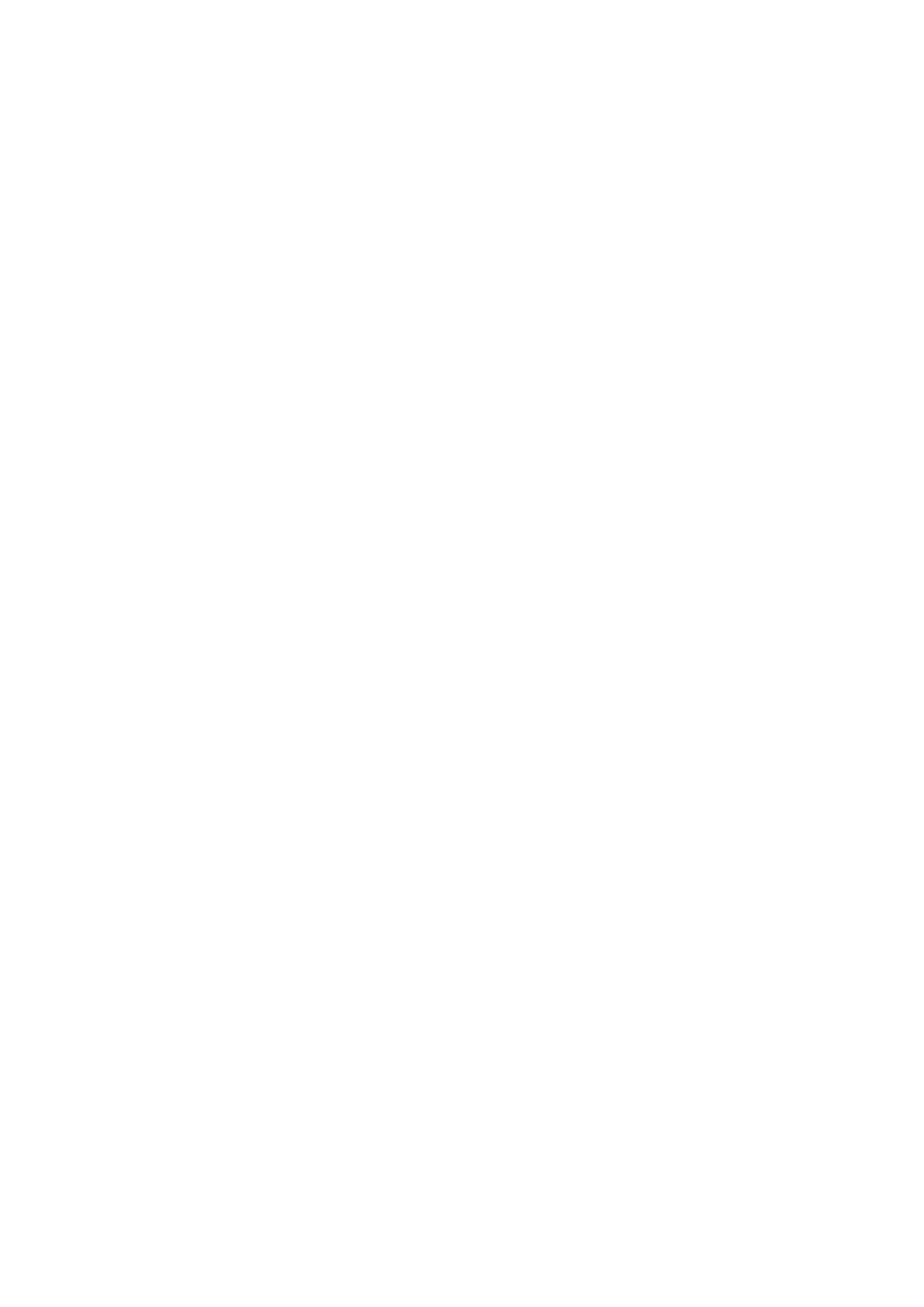<span id="page-2-0"></span>

# **Unit Titles Amendment Regulation 2010 (No 1)**

**Subordinate Law SL2010-37** 

made under the

**Unit Titles Act 2001 and the Planning and Development Act 2007** 

# **Contents**

|   |                                | Page |
|---|--------------------------------|------|
|   |                                |      |
| 1 | Name of regulation             |      |
| 2 | Commencement                   |      |
| 3 | Legislation amended            |      |
| 4 | New section 1A                 |      |
| 5 | New division 2.1A              | 2    |
| 6 | Section 3 (1) (a) (i)          | 13   |
| 7 | New section $6(3)(c)$ to $(e)$ | 13   |
| 8 | New dictionary                 | 14   |

J2010-218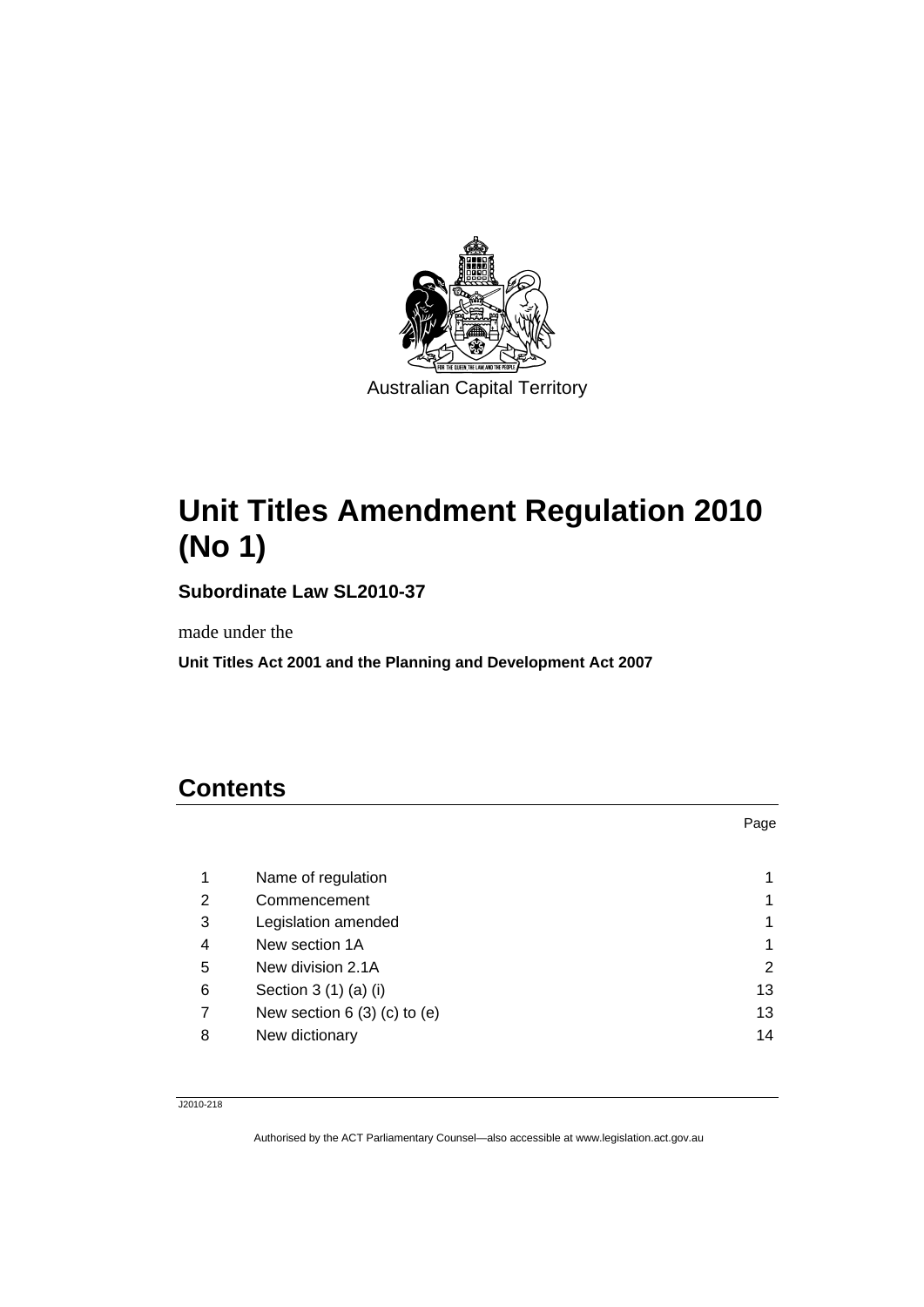| Contents |                                                           |      |
|----------|-----------------------------------------------------------|------|
|          |                                                           | Page |
| 9        | Planning and Development Regulation 2008, schedule 1,     |      |
|          | section 1.104 (1) (a)                                     | 15   |
| 10       | Planning and Development Regulation 2008, schedule 1, new |      |
|          | section 1.104 (1) (aa)                                    | 15   |
| 11       | Planning and Development Regulation 2008, schedule 1,     |      |
|          | section 1.104 (3), new definition of residential use      | 16   |

contents 2 Unit Titles Amendment Regulation 2010 (No 1)

SL2010-37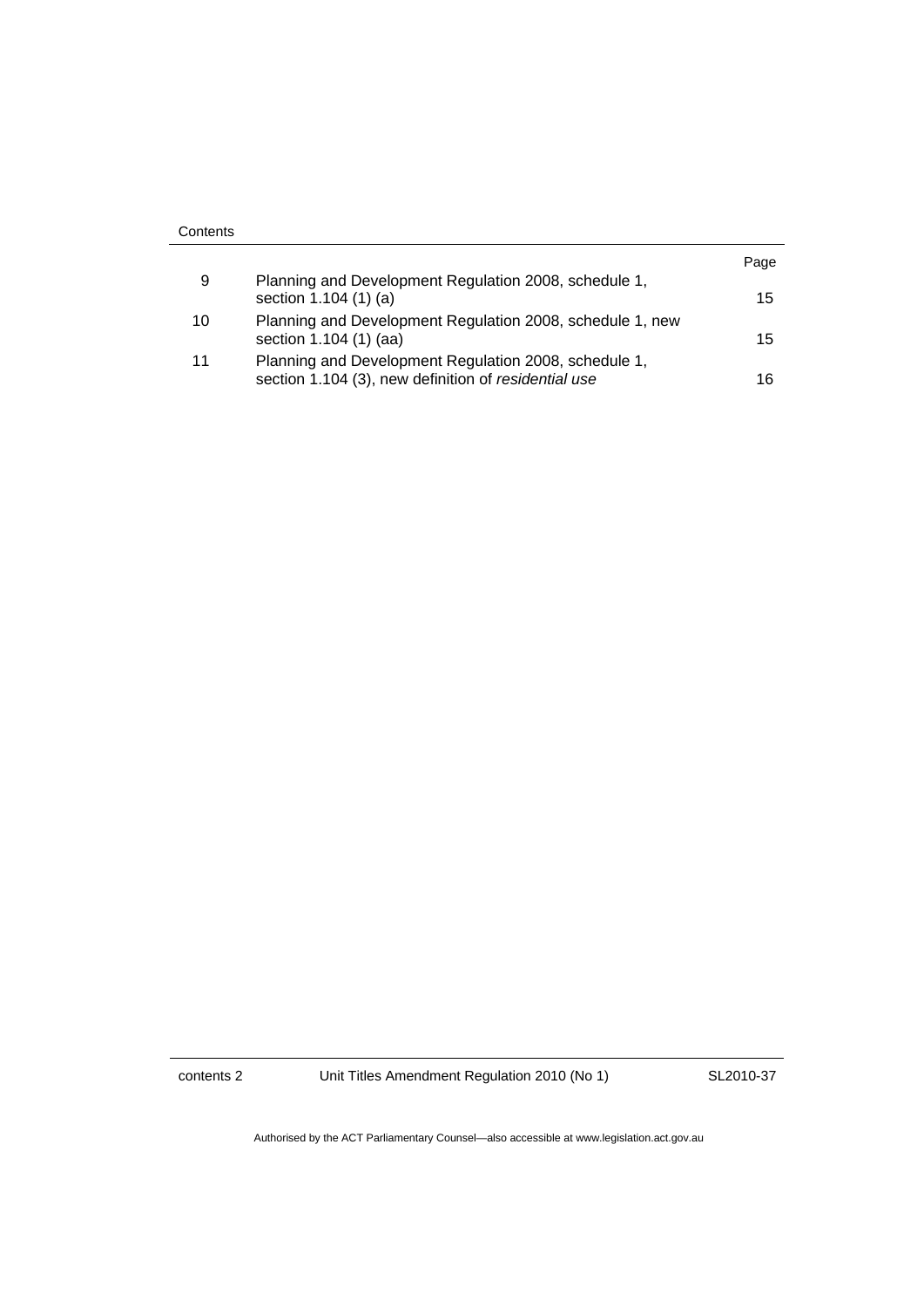<span id="page-4-0"></span>

| 1                          | <b>Name of regulation</b>                                                                                                                  |  |
|----------------------------|--------------------------------------------------------------------------------------------------------------------------------------------|--|
|                            | This regulation is the Unit Titles Amendment Regulation 2010 (No 1).                                                                       |  |
| $\boldsymbol{\mathcal{P}}$ | <b>Commencement</b>                                                                                                                        |  |
|                            | This regulation commences on the day after its notification day.                                                                           |  |
|                            | The naming and commencement provisions automatically commence on<br><b>Note</b><br>the notification day (see Legislation Act, $s$ 75 (1)). |  |
| 3                          | <b>Legislation amended</b>                                                                                                                 |  |
|                            | This regulation amends the Unit Titles Regulation 2001.                                                                                    |  |
|                            | <b>Note</b><br>This regulation also amends the Planning and Development<br><i>Regulation 2008</i> (see s 9 to s 11).                       |  |
| $\overline{\mathbf{4}}$    | <b>New section 1A</b>                                                                                                                      |  |
|                            | in part 1, insert                                                                                                                          |  |
| 1 Α                        | <b>Dictionary</b>                                                                                                                          |  |

The dictionary at the end of this regulation is part of this regulation.

*Note 1* The dictionary at the end of this regulation defines certain terms used in this regulation, and includes references (*signpost definitions*) to other terms defined elsewhere.

> For example, the signpost definition '*approved plans*—see the *Building Act 2004*, dictionary.' means that the term 'approved plans' is defined in that dictionary and the definition applies to this regulation.

*Note 2* A definition in the dictionary (including a signpost definition) applies to the entire regulation unless the definition, or another provision of the regulation, provides otherwise or the contrary intention otherwise appears (see Legislation Act, s 155 and s 156 (1)).

SL2010-37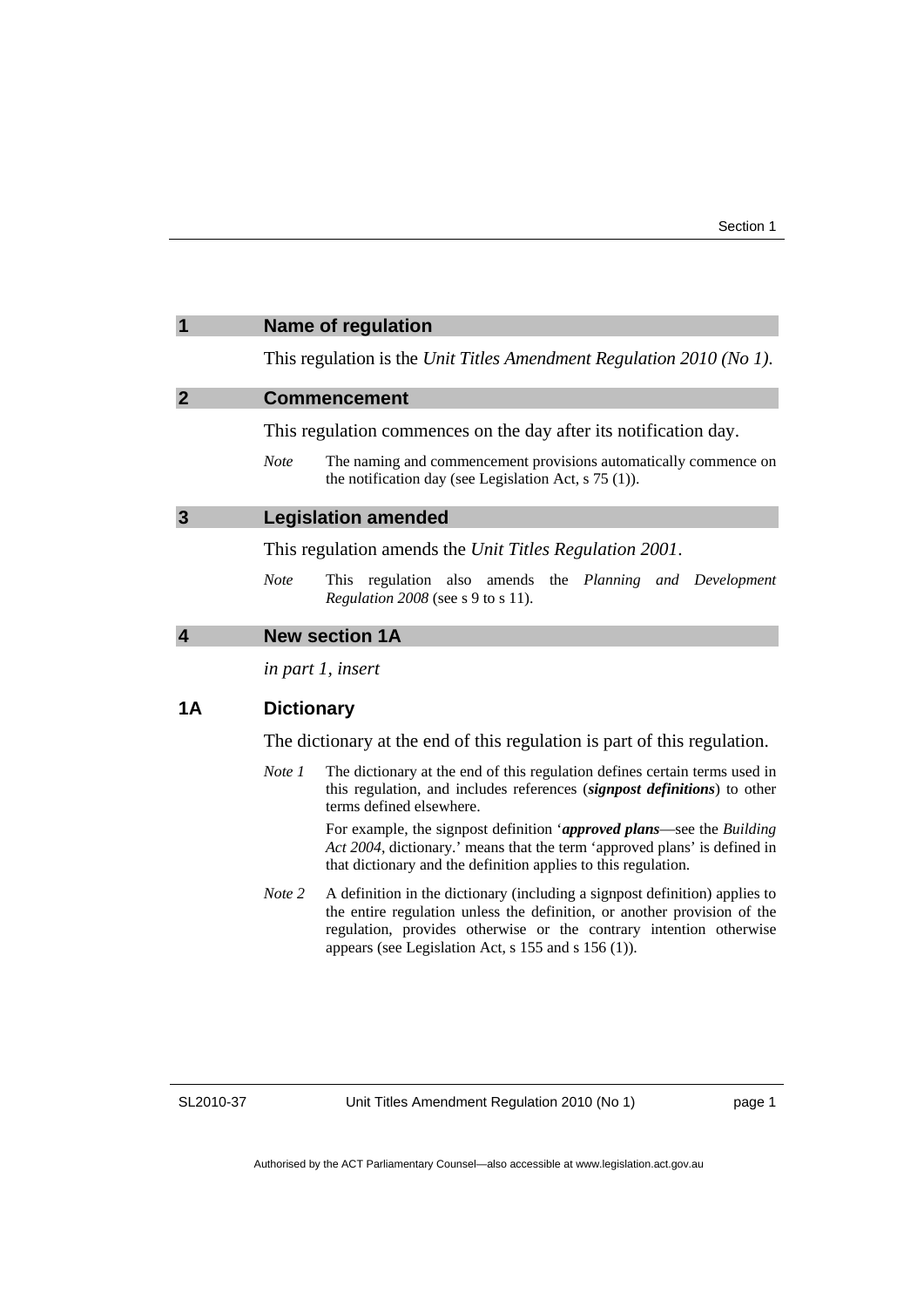#### <span id="page-5-0"></span>**5 New division 2.1A**

*before division 2.1, insert* 

# **Division 2.1A Unit title assessment report**

#### **2 Definitions—div 2.1A**

In this division:

*planning documents*, for a parcel, means—

- (a) the approved plans; and
- (b) for a development under the *Planning and Development Act 2007*—a notice of decision given under the *Planning and Development Act 2007*, division 7.3.8; and
- (c) for a development under a planning and development law in force in the ACT before the commencement of the *Planning and Development Act 2007*—an approval given under the law previously in force; and
- (d) for works in a designated area under the *Australian Capital Territory (Planning and Land Management) Act 1988*  (Cwlth)—
	- (i) a copy of the proposal to perform works submitted to the National Capital Authority; and
	- (ii) the plans and specifications (if any) required by the National Capital Authority; and
	- (iii) a copy of the approval for the works given by the National Capital Authority.

*relevant development approval*, for a parcel, means the planning documents that show the approval status of development on the parcel immediately before the unit title application is made.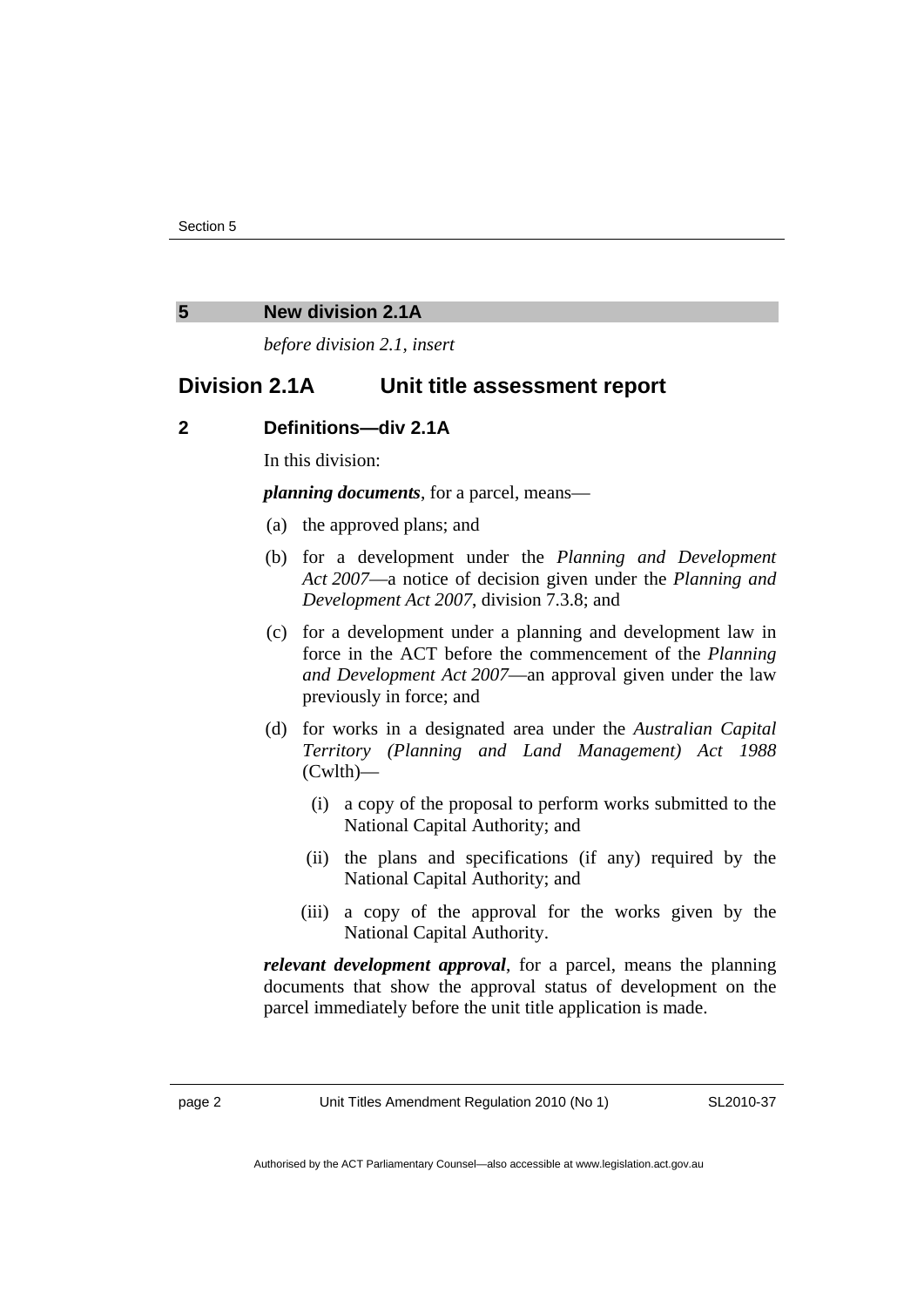| 2A | Prescription of parcel-Act, s 17 (5) (b)                                                                                               |  |  |
|----|----------------------------------------------------------------------------------------------------------------------------------------|--|--|
|    | A parcel under the Act, section $5$ (a) is prescribed.                                                                                 |  |  |
| 2B | Unit title assessment report application—Act, s 22B (2)<br>The following details and material are prescribed:                          |  |  |
|    |                                                                                                                                        |  |  |
|    | in relation to the parcel—<br>(a)                                                                                                      |  |  |
|    | the block and section number and division; and<br>(i)                                                                                  |  |  |
|    | (ii)<br>the street name and number;                                                                                                    |  |  |
|    | (b) in relation to the applicant—                                                                                                      |  |  |
|    | if the applicant is an entity—the full name of the entity;<br>(i)<br>and                                                               |  |  |
|    | if the applicant is a company—the company name and<br>(ii)<br>the Australian Company Number (ACN); and                                 |  |  |
|    | the postal and email address; and<br>(iii)                                                                                             |  |  |
|    | (iv) the contact telephone and facsimile numbers;                                                                                      |  |  |
|    | the number of class A or class B units applied for;<br>(c)                                                                             |  |  |
|    | (d)<br>the proposed commencement and completion dates of the<br>development;                                                           |  |  |
|    | if the application is in relation to a staged development—a<br>(e)<br>schedule of commencement and completion dates for each<br>stage; |  |  |
|    | a copy of the relevant development approval for the parcel;<br>(f)                                                                     |  |  |
|    | the applicant's signature.<br>(g)                                                                                                      |  |  |
|    |                                                                                                                                        |  |  |
|    |                                                                                                                                        |  |  |
|    |                                                                                                                                        |  |  |

SL2010-37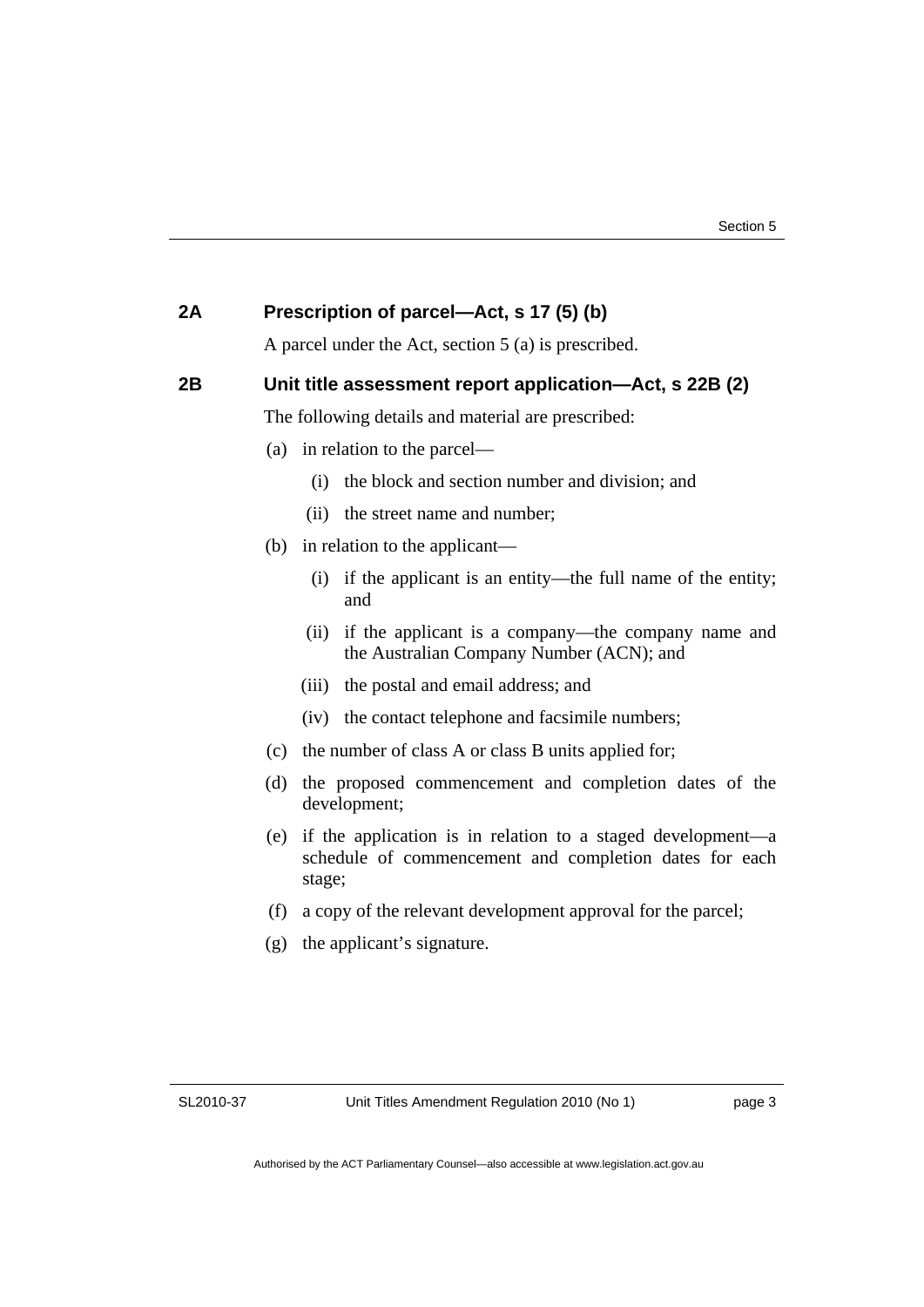## **2C Offence—false or misleading information in application**

A person commits an offence if—

- (a) the person applies for a unit title assessment report; and
- (b) the application—
	- (i) includes information that is false or misleading; or
	- (ii) omits something without which the information is false or misleading; and
- (c) the person knows, or is reckless as to whether, the application—
	- (i) includes information that is false or misleading; or
	- (ii) omits something without which the information is false or misleading.

Maximum penalty: 60 penalty units.

#### **2D Unit title assessment report—contents—Act, s 22B (5) (a)**

- (1) The following contents of a unit title assessment report are prescribed:
	- (a) the block and section number, street name and number of the parcel to be subdivided;
	- (b) if the parcel is in a district—
		- (i) that is divided into divisions—the division name; or
		- (ii) that is not divided into divisions—the district name;
	- (c) the following particulars of the unit title assessor:
		- (i) the full name, postal, email, fax and telephone contact details;
		- (ii) if the unit title assessor is a company—the company's ACN;

page 4 Unit Titles Amendment Regulation 2010 (No 1)

SL2010-37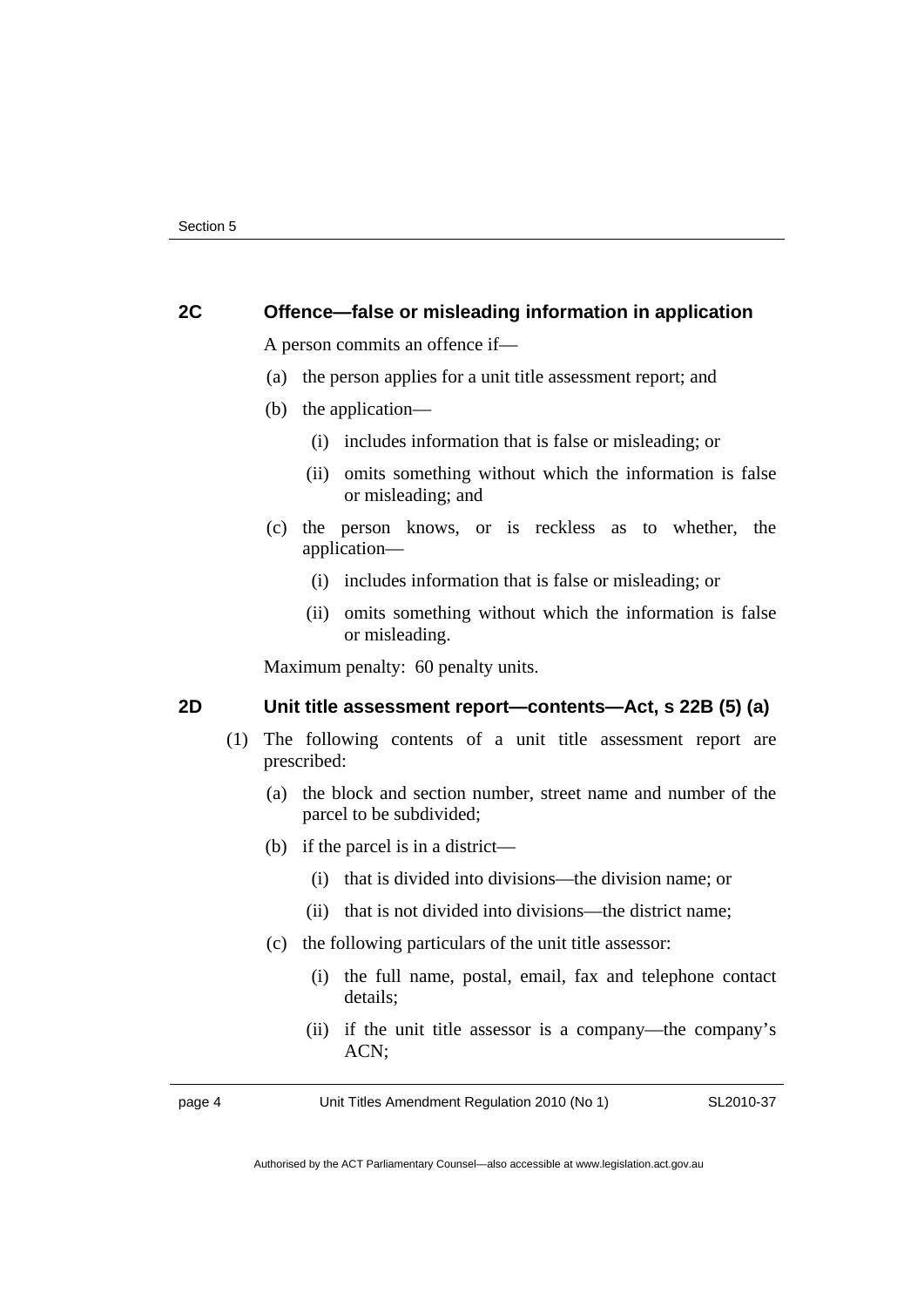- (d) the date the report is prepared;
- (e) the signature of the unit title assessor or, if the assessor is not a natural person, the signature of the assessor's nominee under the *Construction Occupations Licensing Regulation 2004*, section 15 (2);
- (f) the date of each site inspection conducted by the unit title assessor;
- (g) a statement by the unit title assessor that—
	- (i) the assessor has conducted a site inspection; and
	- (ii) the development is complete;
- (h) a statement by the unit title assessor that the unit entitlements shown on the certification of unit entitlements are the same as those shown on the schedule of unit entitlement form and that the total number of unit entitlements shown on the form is 10, 100, 1 000, 10 000 or 100 000;
- (i) if the relevant development approval for the parcel includes a condition other than a condition that applied only in the construction stage of the development—an assessment of whether the condition has been complied with;
- (j) if the landscape plans form part of the relevant development approval—a statement by the unit title assessor that the landscaping has been inspected and complies with the relevant development approval;
- (k) an assessment based on a site inspection of the extent to which the development is consistent with the site plan and floor plan for the parcel in relation to the following:
	- (i) the position of the boundary of—
		- (A) the parcel; and
		- (B) a unit; and

SL2010-37

Unit Titles Amendment Regulation 2010 (No 1)

page 5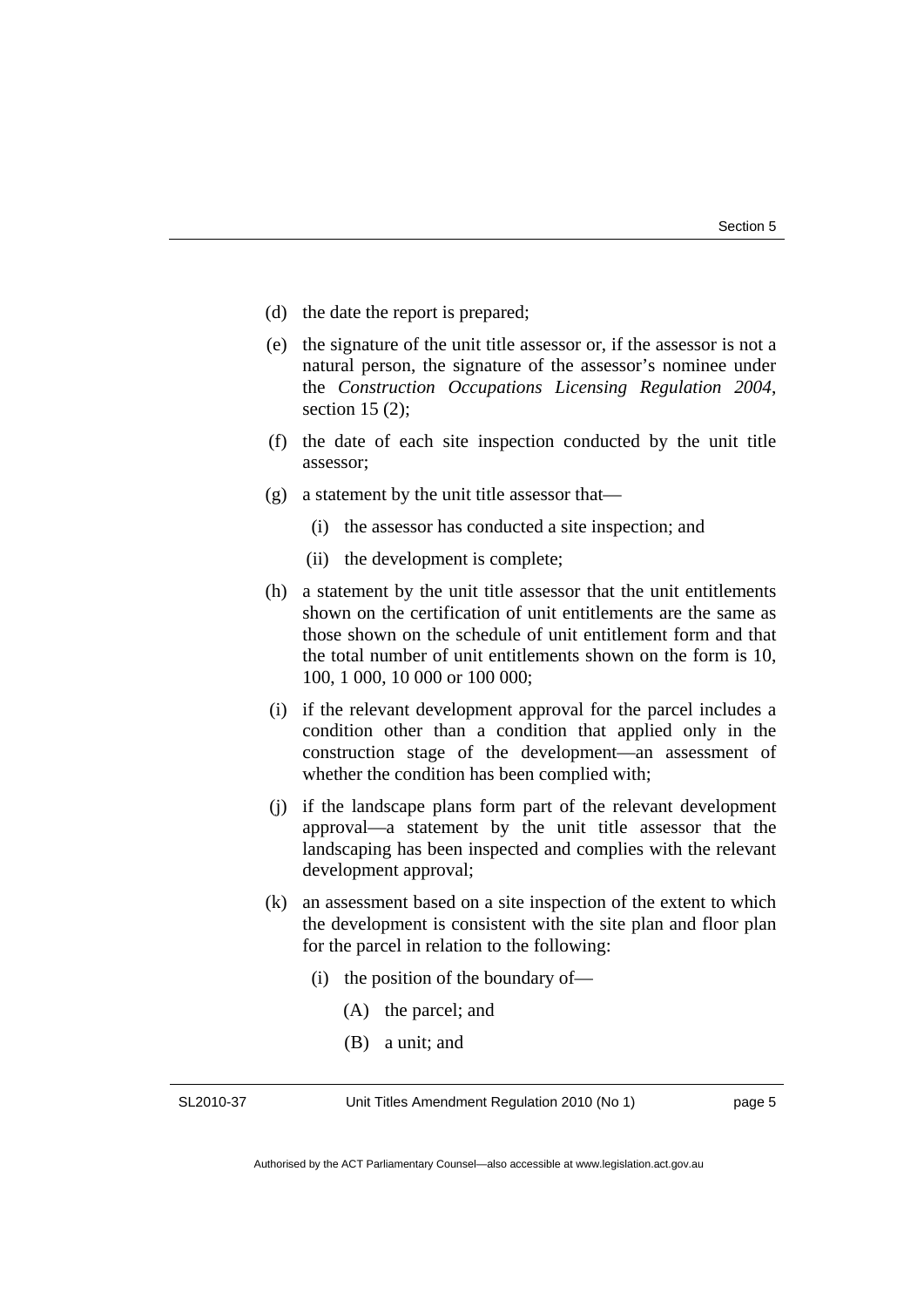- (C) a non-adjoining unit subsidiary; and
- (D) the common property;
- (ii) the footprint of any building on the parcel, including the footprint of—
	- (A) any building within each unit boundary; and
	- (B) any building within 1 metre of the boundary of the parcel;
- (iii) the position of boundary fences and boundary walls;
- (iv) the number of each unit and each non-adjoining unit subsidiary, allocated car park and storage cage, taking account of an address schedule for the parcel (if any);
- (l) an assessment based on a site inspection of the extent to which the development is consistent with the relevant development approval for the parcel in relation to the following:
	- (i) the number of units in the development;
	- (ii) the position of a retaining wall, courtyard wall, boundary fence, fence within a unit, car parking space, access ramp, carport, garage, bicycle parking space, storage cage, garbage enclosure, letterbox, water tank or lighting that is shown on a plan that forms part of the development approval;
- (m) an assessment based on a site inspection of the extent to which each unit and unit subsidiary has access to common property without requiring access through another unit or unit subsidiary;
- (n) a statement by the unit title assessor that—
	- (i) there is a letter box for each unit and for the owners' corporation; and

page 6 Unit Titles Amendment Regulation 2010 (No 1)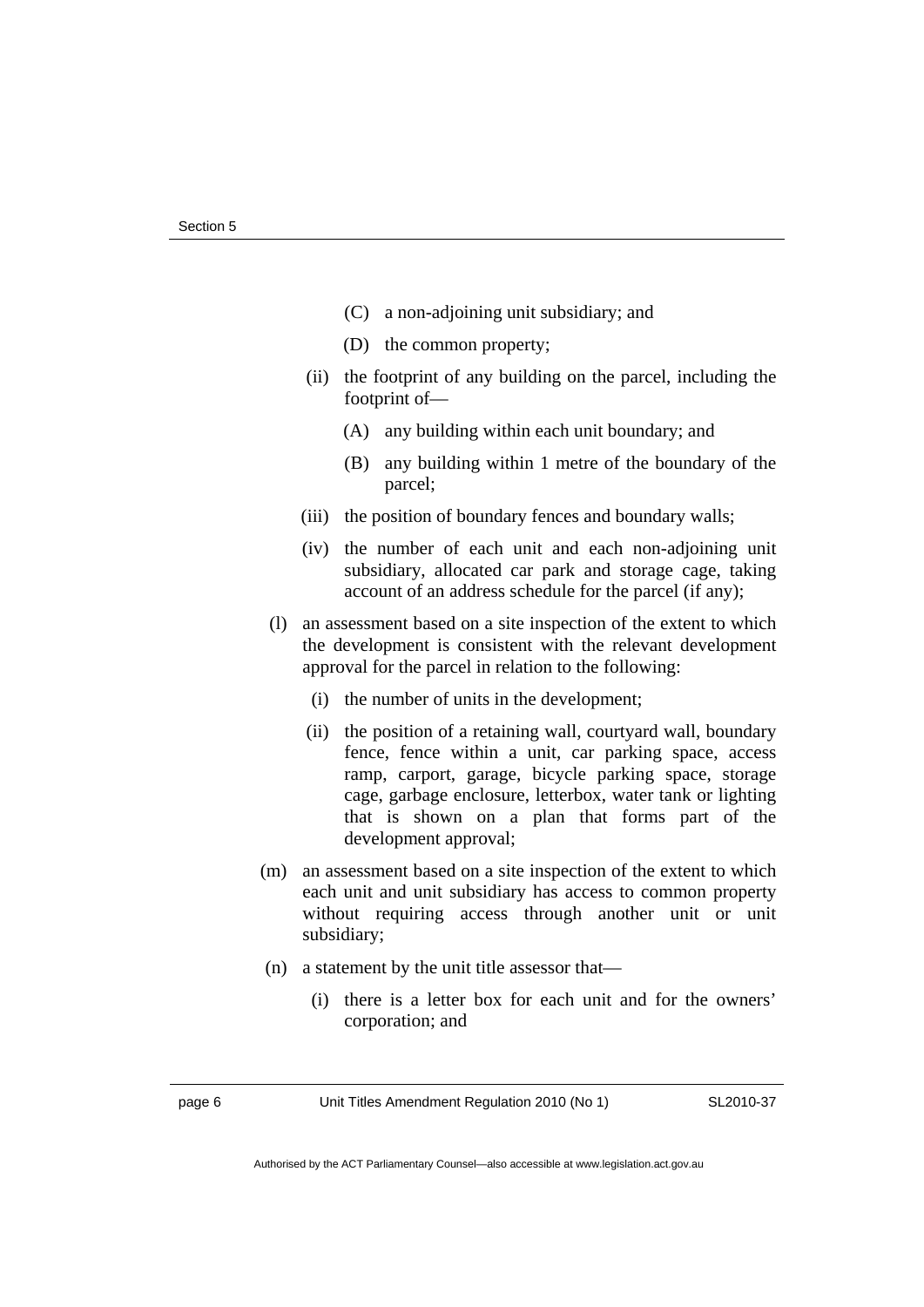- (ii) the numbers on the letter boxes correspond to the numbers for the units, taking account of an address schedule for the parcel (if any).
- *Note 1* If a unit title assessor contravenes an applicable code of practice the unit title assessor commits an offence—see the *Construction Occupations Licensing Act 2004*, s 87.
- *Note 2* If a form is approved under the Act, s 180 for this provision, the form must be used.
- (2) If the unit title assessment report is in relation to a staged development, the unit title assessor need only report on those matters mentioned in subsection (1) that relate to stage 1 of the development.
- (3) In this section:

*district*—see the *Districts Act 2002*, dictionary.

*footprint*, of a building on a parcel, means the part of the parcel covered by the extremities of the building at or projected to ground level.

# **2E Unit title assessment report—accompanying material— Act, s 22B (5) (b)**

- (1) The following accompanying material is prescribed:
	- (a) the relevant development approval;
	- (b) the most recent certificate of occupancy and use—
		- (i) for each unit in the parcel; and
		- (ii) for any structure within the boundaries of the common property;
	- (c) a certification of unit entitlements for the parcel that is not more than 3 months old;
	- (d) a completed schedule of unit entitlement form for the parcel that is not more than 3 months old;

SL2010-37

Unit Titles Amendment Regulation 2010 (No 1)

page 7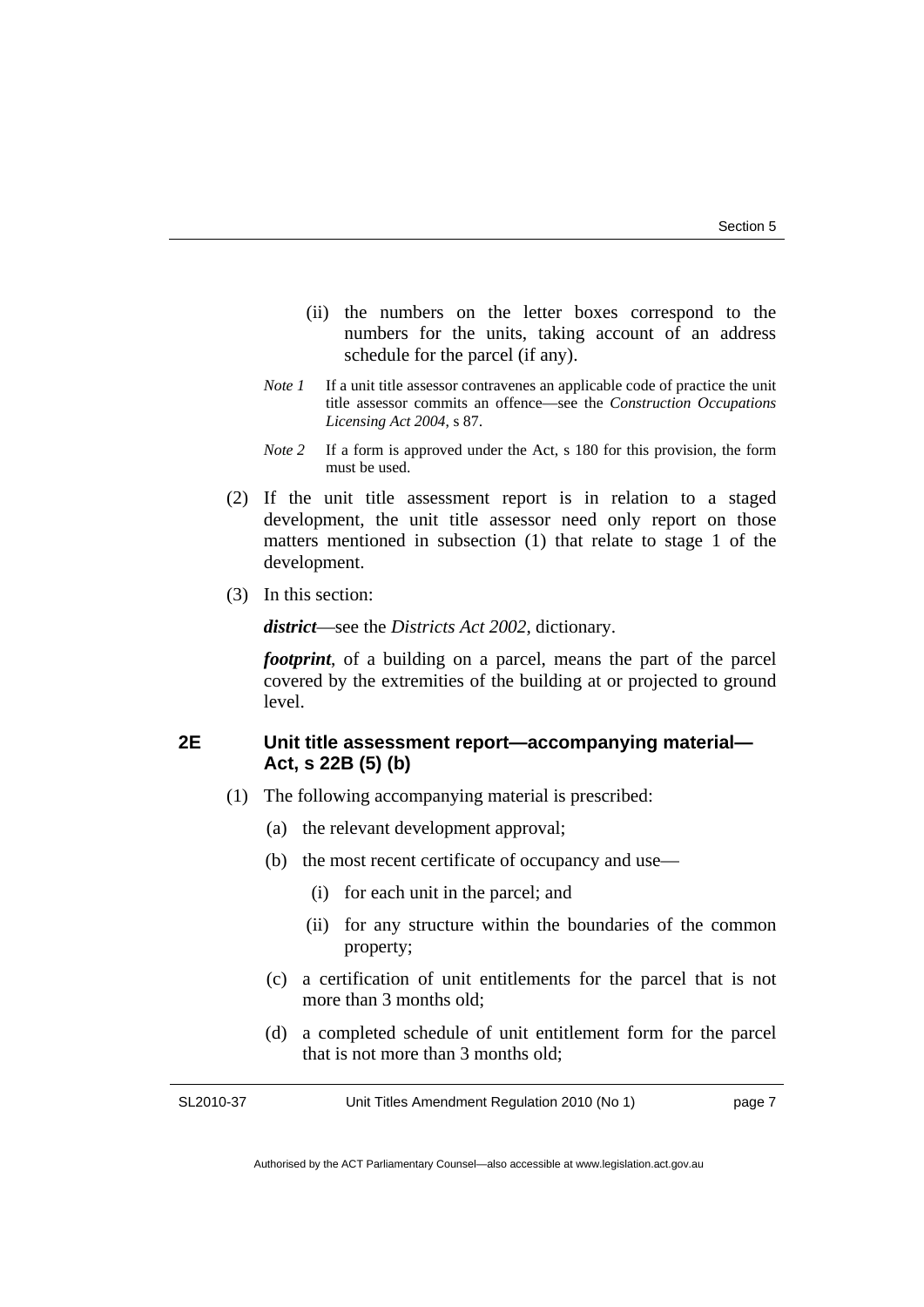- (e) a site plan for the parcel that is not more than 3 months old;
- (f) a floor plan for the parcel that is not more than 3 months old;
- (g) a completed registered surveyor's declaration form for the parcel that is not more than 3 months old;
- (h) if permission for the development is required under the *Roads and Public Places Act 1937*, section 9—a copy of the permit;
- (i) a certificate (a *fitness for unit title certificate*) that—
	- (i) is not more than 3 months old; and
	- (ii) is issued by an eligible building surveyor; and
	- (iii) certifies that each proposed unit in the parcel is suitable for separate occupation;
- (j) certification by a registered surveyor, not more than 3 months old, that any structure not shown on the site plan or floor plan does not encroach on any of the following:
	- (i) the parcel boundary;
	- (ii) a unit boundary;
	- (iii) a unit subsidiary;
	- (iv) the common property;
- (k) if an attachment is allowed to encroach on leased or unleased Territory land, certification by a registered surveyor—
	- (i) that is not more than 3 months old; and
	- (ii) that the encroachment is allowed under the Act and the relevant development approval for the parcel; and
	- (iii) that the attachment complies with the approval based on a site inspection; and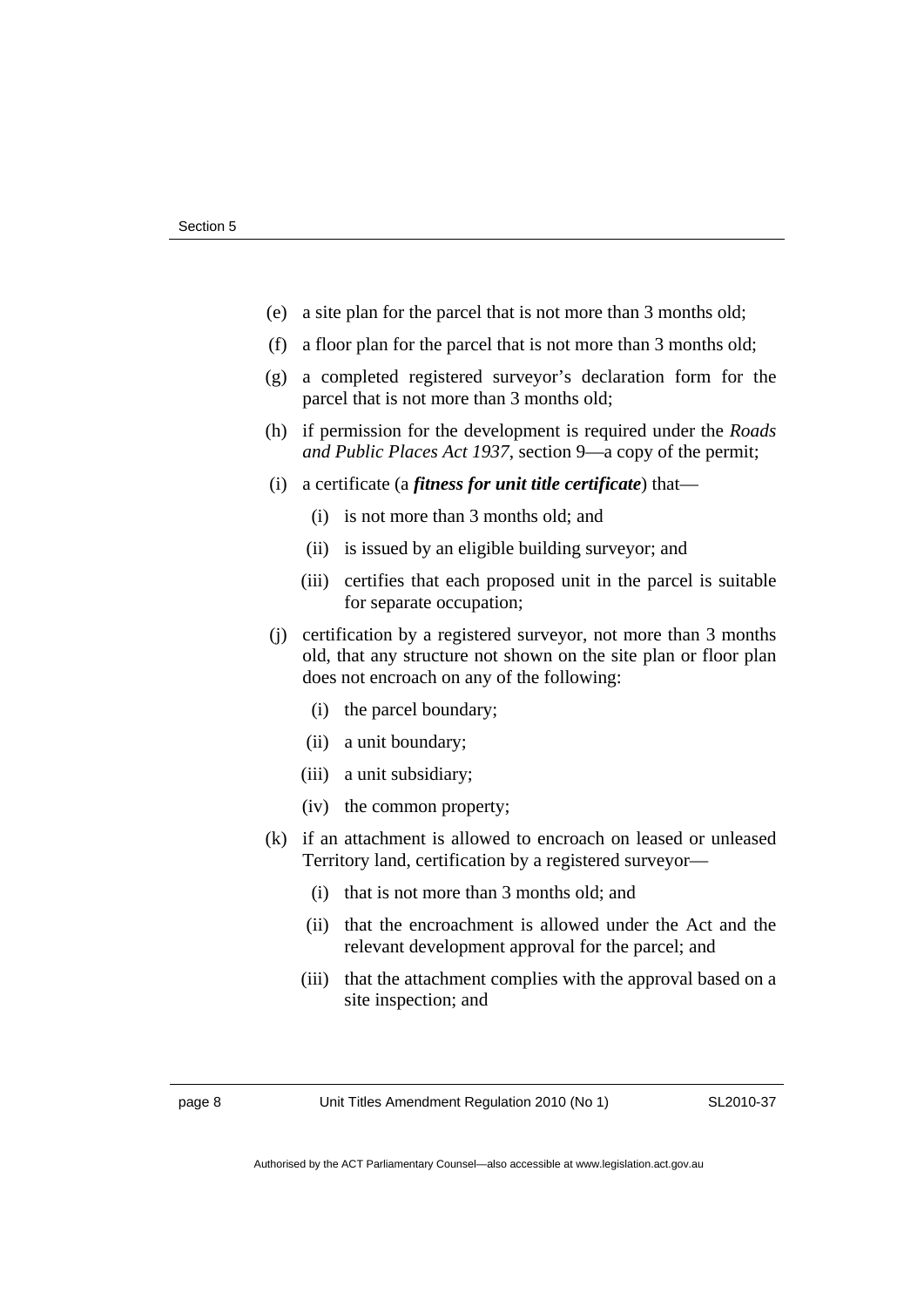(iv) for leased land—that includes the Land Titles Office dealing number of the registered transfer and grant of the easement;

*Note Attachment*—see the Act, dictionary.

- (l) any other further information obtained by the unit title assessor under the Act, section 22C.
- (2) In this section:

#### *certificate of occupancy and use* means—

- (a) for a development on or after 1 July 1995—a certificate of occupancy issued under, or taken to be issued under, the *Building Act 2004*; or
- (b) for a development before 1 July 1995—a certificate of occupancy issued under the *Building Act 1972* (repealed) and the approval of plumbing or drainage work issued under the *Energy and Water Act 1988* (repealed).

*eligible building surveyor* means a building surveyor who would be eligible to be appointed as a building certifier of the building if the building were to be built when the fitness for unit title certificate is given.

*registered surveyor's declaration form* means the surveyor's declaration form approved under the *Land Titles Act 1925*, section 140.

SL2010-37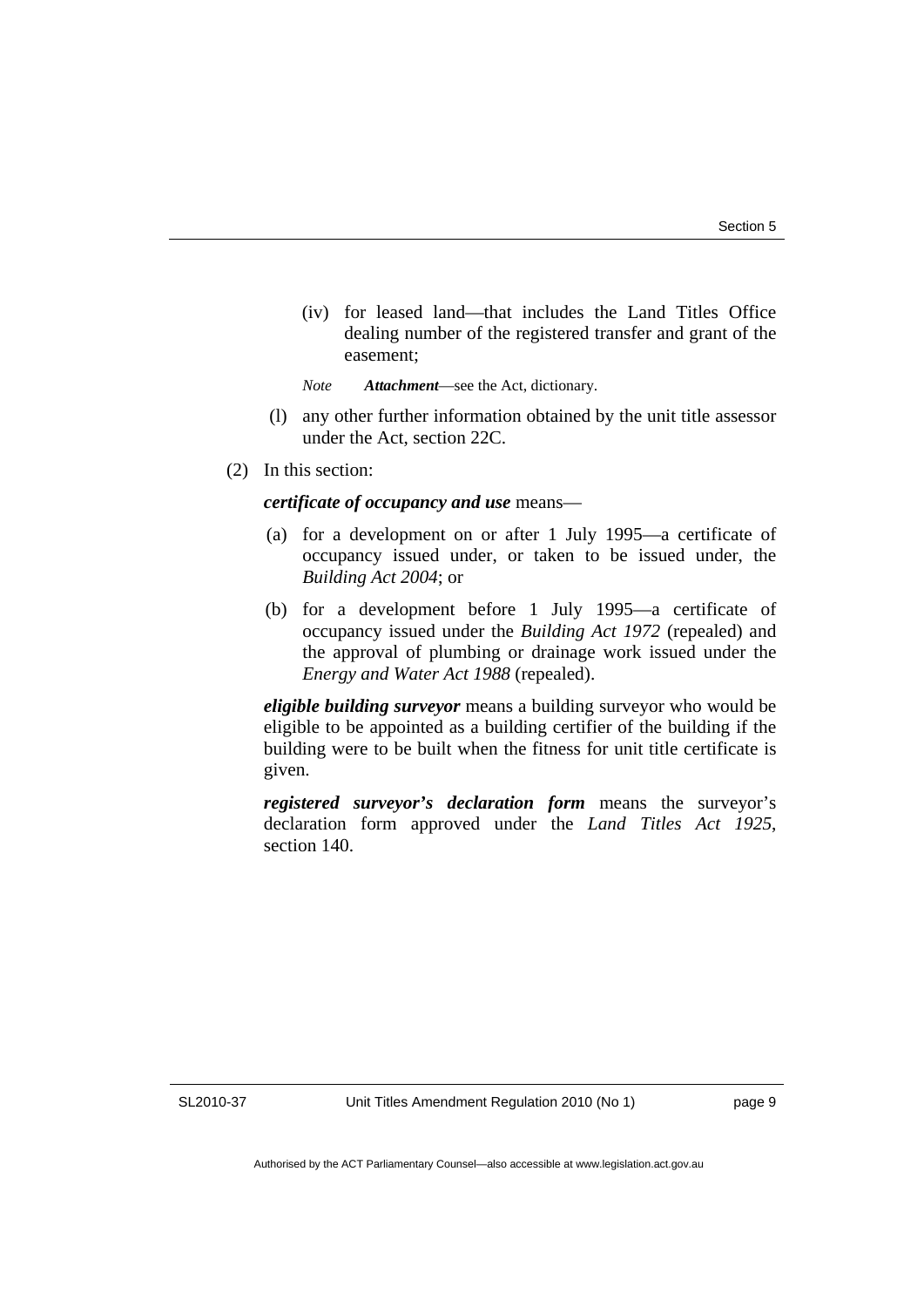### **2F Offence—preparing false or misleading unit title assessment report**

- (1) A unit title assessor commits an offence if—
	- (a) the unit title assessor prepares a unit title assessment report; and
	- (b) the report—
		- (i) is false or misleading; or
		- (ii) omits something without which the report is false or misleading; and
	- (c) the person knows, or is reckless as to whether the report—
		- (i) is false or misleading; or
		- (ii) omits something without which the report is false or misleading.

Maximum penalty: 60 penalty units.

- (2) Each partner of a unit title assessor commits an offence if—
	- (a) the unit title assessor prepares a unit title assessment report; and
	- (b) the report—
		- (i) is false or misleading; or
		- (ii) omits something without which the report is false or misleading; and
	- (c) the partner, or one of the partners, knows, or is reckless as to whether—
		- (i) the report is false or misleading; or

page 10 Unit Titles Amendment Regulation 2010 (No 1)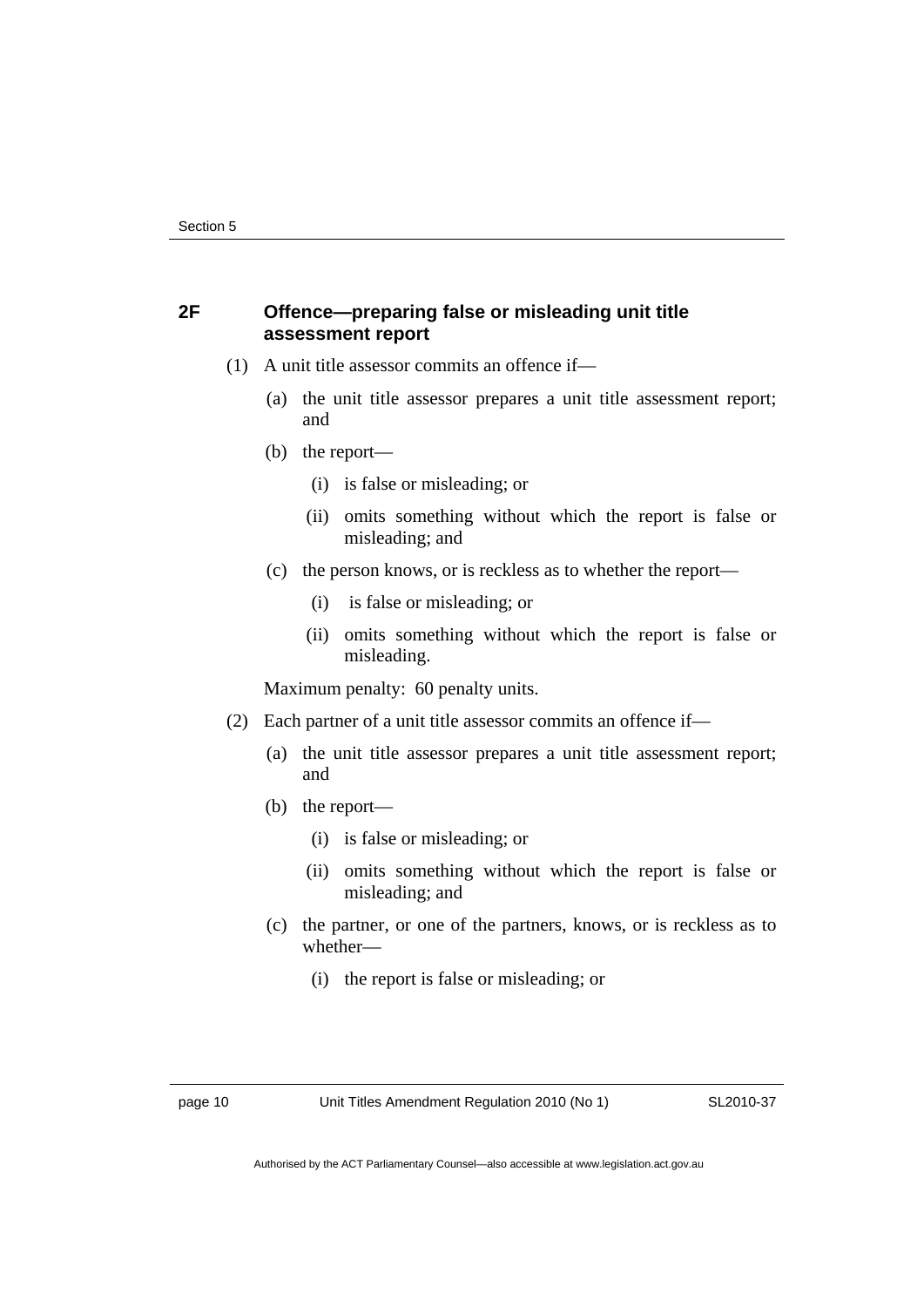(ii) omits something without which the report is false or misleading.

Maximum penalty: 60 penalty units.

- (3) It is a defence to a prosecution for an offence against subsection (2) if the partner proves—
	- (a) that—
		- (i) the partner did not know about the false or misleading report; and
		- (ii) reasonable precautions were taken and appropriate diligence was exercised to avoid the preparation of a false or misleading report; or
	- (b) that the partner was not in a position to influence the other partners in relation to the preparation of the report.

## **2G Offence—providing false or misleading unit title assessment report in application for unit title**

- (1) A person commits an offence if—
	- (a) the person applies for the subdivision of a parcel under the Act, section 17; and
	- (b) the person provides a unit title assessment report as part of the application; and
	- (c) the report—
		- (i) is false or misleading; or
		- (ii) omits something without which the report is false or misleading; and
	- (d) the person knows, or is reckless as to whether the report—
		- (i) is false or misleading; or

SL2010-37

Unit Titles Amendment Regulation 2010 (No 1)

page 11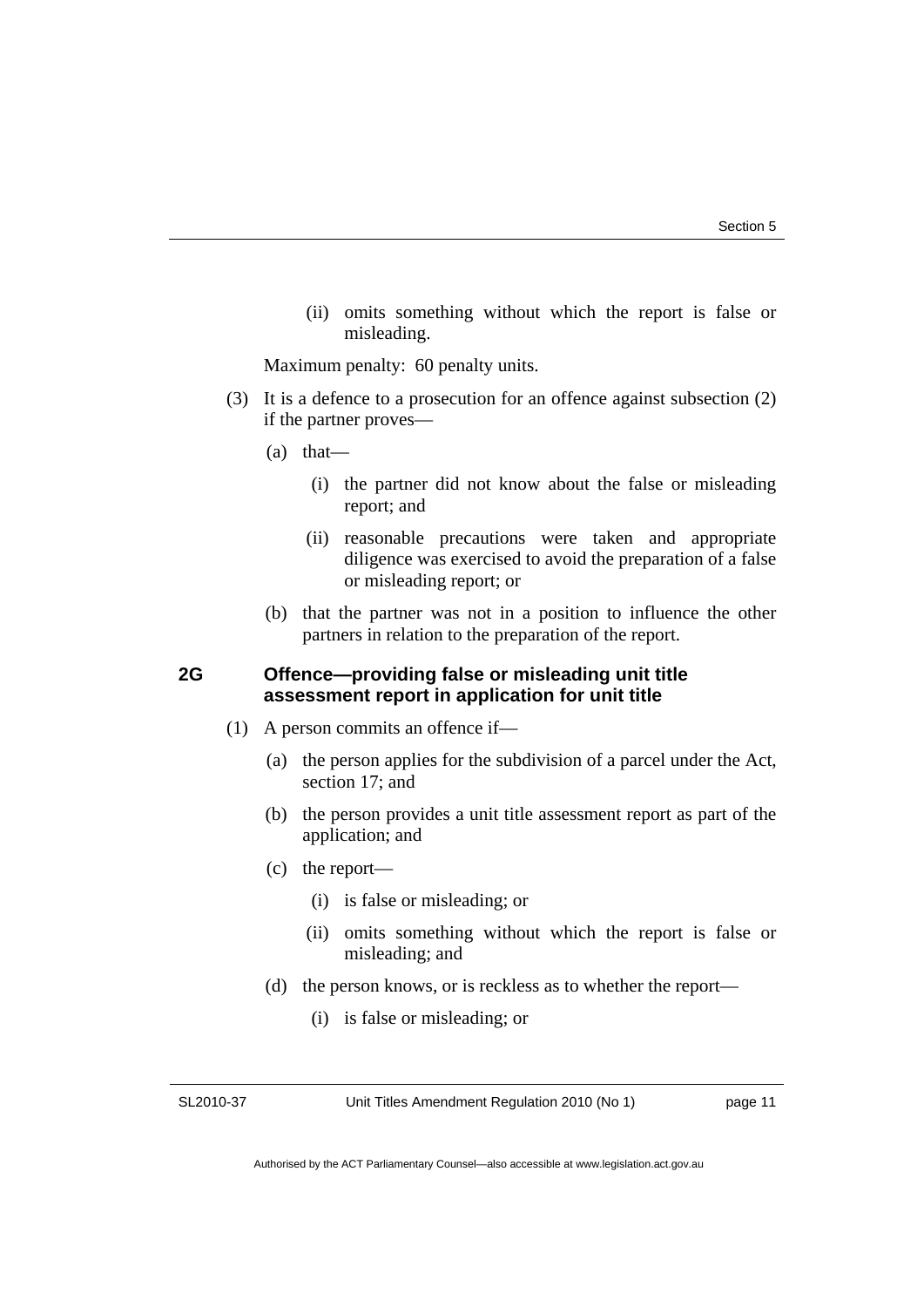(ii) omits something without which the report is false or misleading.

Maximum penalty: 60 penalty units.

- (2) Each partner of a partnership commits an offence if—
	- (a) the partnership applies for the subdivision of a parcel under the Act, section 17; and
	- (b) the partnership provides a unit title assessment report as part of the application; and
	- (c) the report—
		- (i) is false or misleading; or
		- (ii) omits something without which the report is false or misleading; and
	- (d) the partner or one of the partners knows, or is reckless as to whether the report—
		- (i) is false or misleading; or
		- (ii) omits something without which the report is false or misleading.

Maximum penalty: 60 penalty units.

- (3) It is a defence to a prosecution for an offence against subsection (2) if the partner proves—
	- (a) that—
		- (i) the partner did not know about the false or misleading report; and
		- (ii) reasonable precautions were taken and appropriate diligence was exercised to avoid the provision of a false or misleading report; or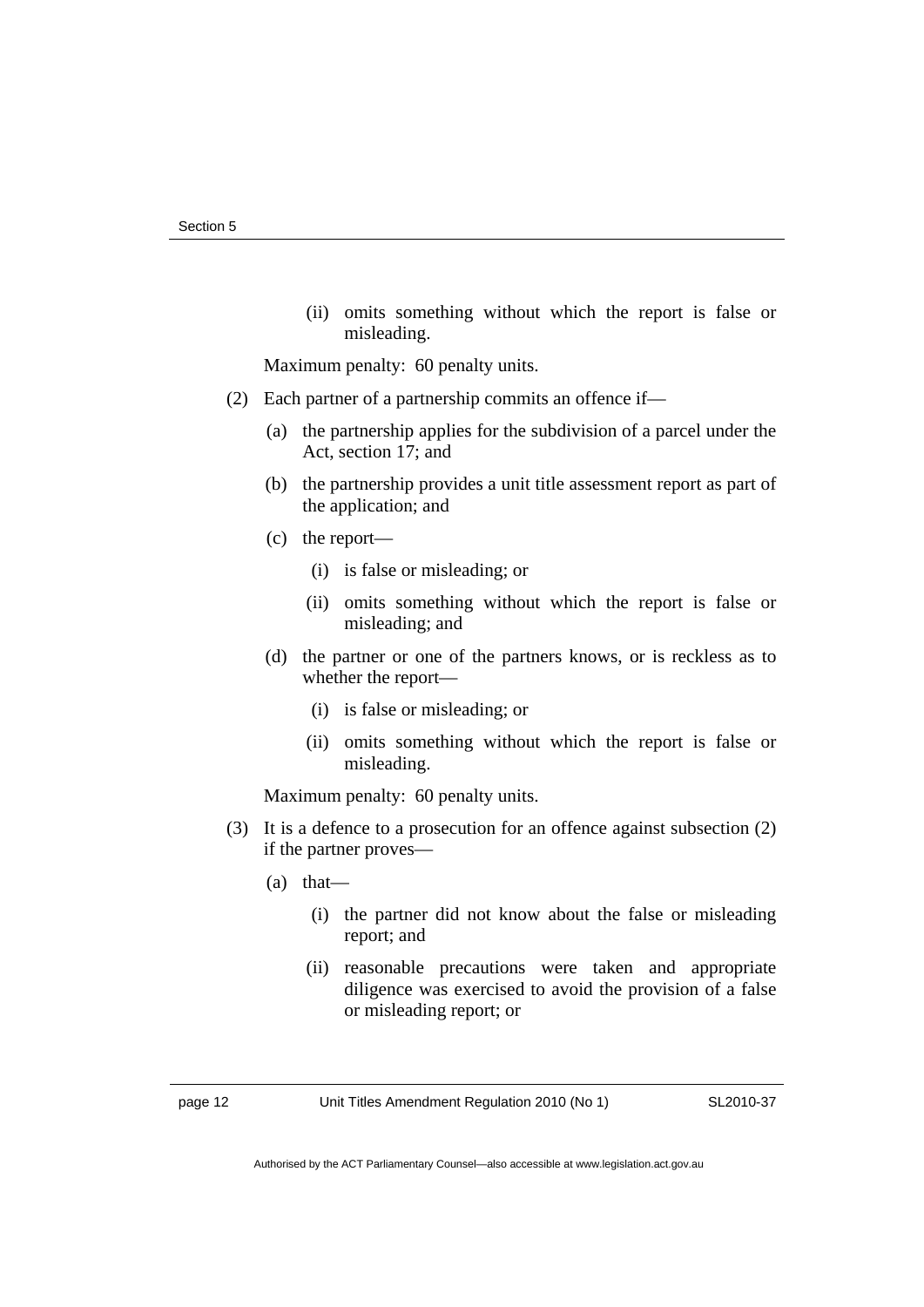(b) that the partner was not in a position to influence the other partners in relation to the provision of the report.

<span id="page-16-0"></span>

| Section 3 (1) (a) (i)<br>omit                                                                                                                                       |  |
|---------------------------------------------------------------------------------------------------------------------------------------------------------------------|--|
| New section $6(3)(c)$ to $(e)$                                                                                                                                      |  |
| insert                                                                                                                                                              |  |
| the position of boundary fences and boundary walls; and<br>(C)                                                                                                      |  |
| the nature and extent of any encroachments, whether on leased<br>(d)<br>land or unleased land, and their relationship to the parcel or<br>unit boundary, including— |  |
| whether the encroachment is for use with a unit or<br>(A)                                                                                                           |  |

- the common property; and (B) if the encroachment is for use with a unit—the unit
- to which the encroachment relates; and
- (e) the site and nature of any existing or proposed easements affecting the parcel.

SL2010-37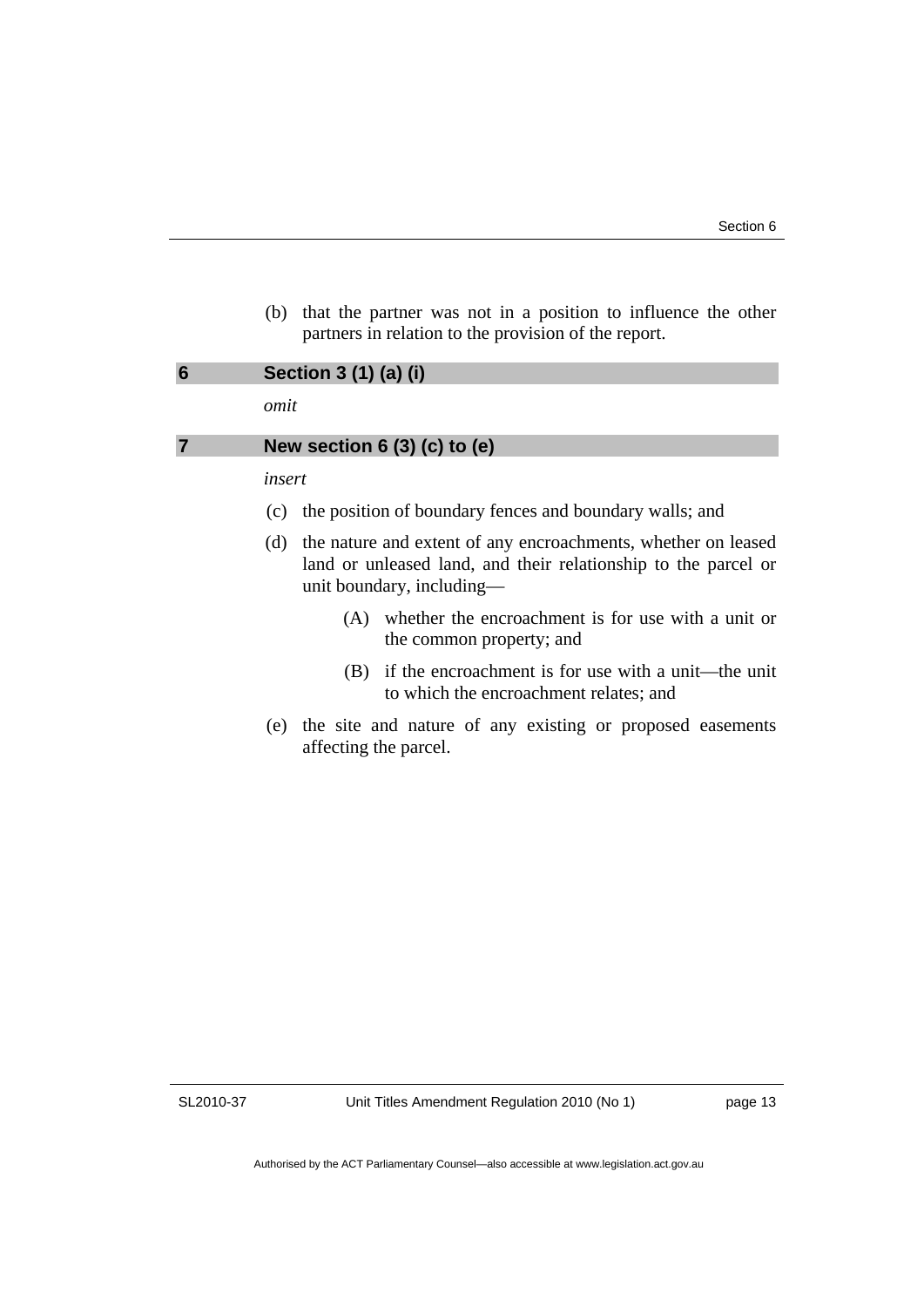#### <span id="page-17-0"></span>**8 New dictionary**

*insert* 

# **Dictionary**

(see s 1A)

- *Note 1* The Legislation Act contains definitions and other provisions relevant to this regulation.
- *Note 2* For example, the Legislation Act, dict, pt 1, defines the following terms:
	- Act
	- planning and land authority
	- registered surveyor.
- *Note 3* Terms used in this regulation have the same meaning that they have in the *Unit Titles Act 2001* (see Legislation Act, s 148). For example, the following terms are defined in the *Unit Titles Act 2001*, dictionary:
	- attachment
	- building
	- development
	- staged development
	- unit subsidiary (see s 12).

*address schedule*, for a parcel, means a schedule that shows the relationship between the numbering of units on the site plan or floor plan of the parcel and the door numbering and street address of the units in the parcel.

*approved plans*—see the *Building Act 2004*, dictionary.

*building code* means the Building Code of Australia prepared and published by the Australian Building Codes Board, as amended from time to time by—

- (a) the Australian Building Codes Board; and
- (b) the Australian Capital Territory Appendix to the Building Code of Australia.

page 14 Unit Titles Amendment Regulation 2010 (No 1)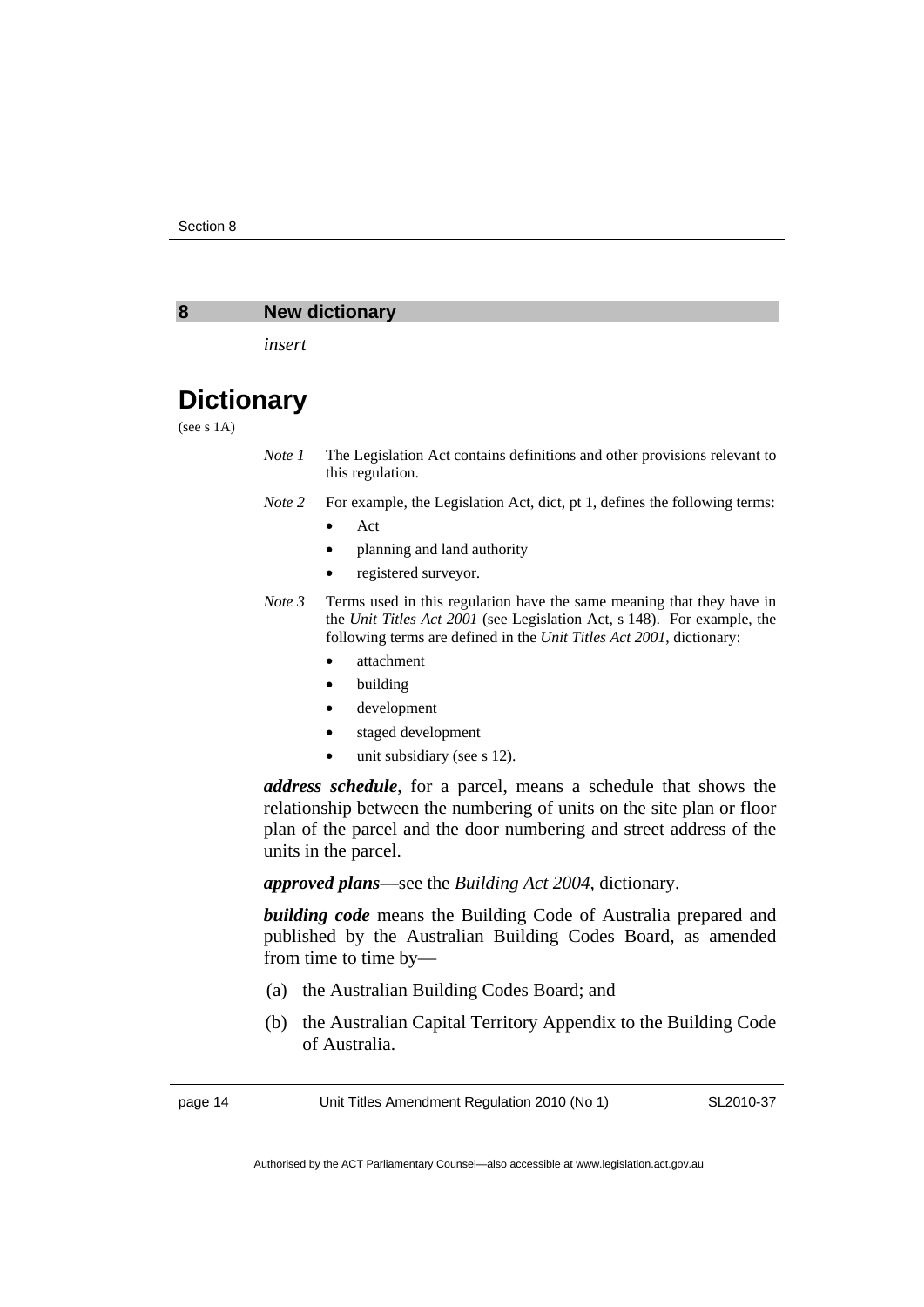<span id="page-18-0"></span>*certification of unit entitlements*, for a parcel, means a written statement showing the details of the value of unit entitlements for the units in the parcel—

- (a) prepared by a certified practising member of the Australian Property Institute (ABN 49 007 505 866); and
- (b) dated and signed by the member.

*division*—see the *Districts Act 2002*, dictionary.

*floor plan* means a floor plan prepared for a parcel in the form approved under the *Land Titles Act 1925*, section 140.

*schedule of unit entitlement form* means the schedule of unit entitlements form approved under the *Land Titles Act 1925*, section 140.

*site plan* means a site plan prepared for a parcel in the form approved under the *Land Titles Act 1925*, section 140.

### **9 Planning and Development Regulation 2008, schedule 1, section 1.104 (1) (a)**

*omit* 

residential purposes

*substitute* 

residential use

#### **10 Planning and Development Regulation 2008, schedule 1, new section 1.104 (1) (aa)**

#### *insert*

 (aa) if the landscape gardening is subject to a condition in a development approval in relation to the land—the condition has been complied with; and

SL2010-37

Unit Titles Amendment Regulation 2010 (No 1)

page 15